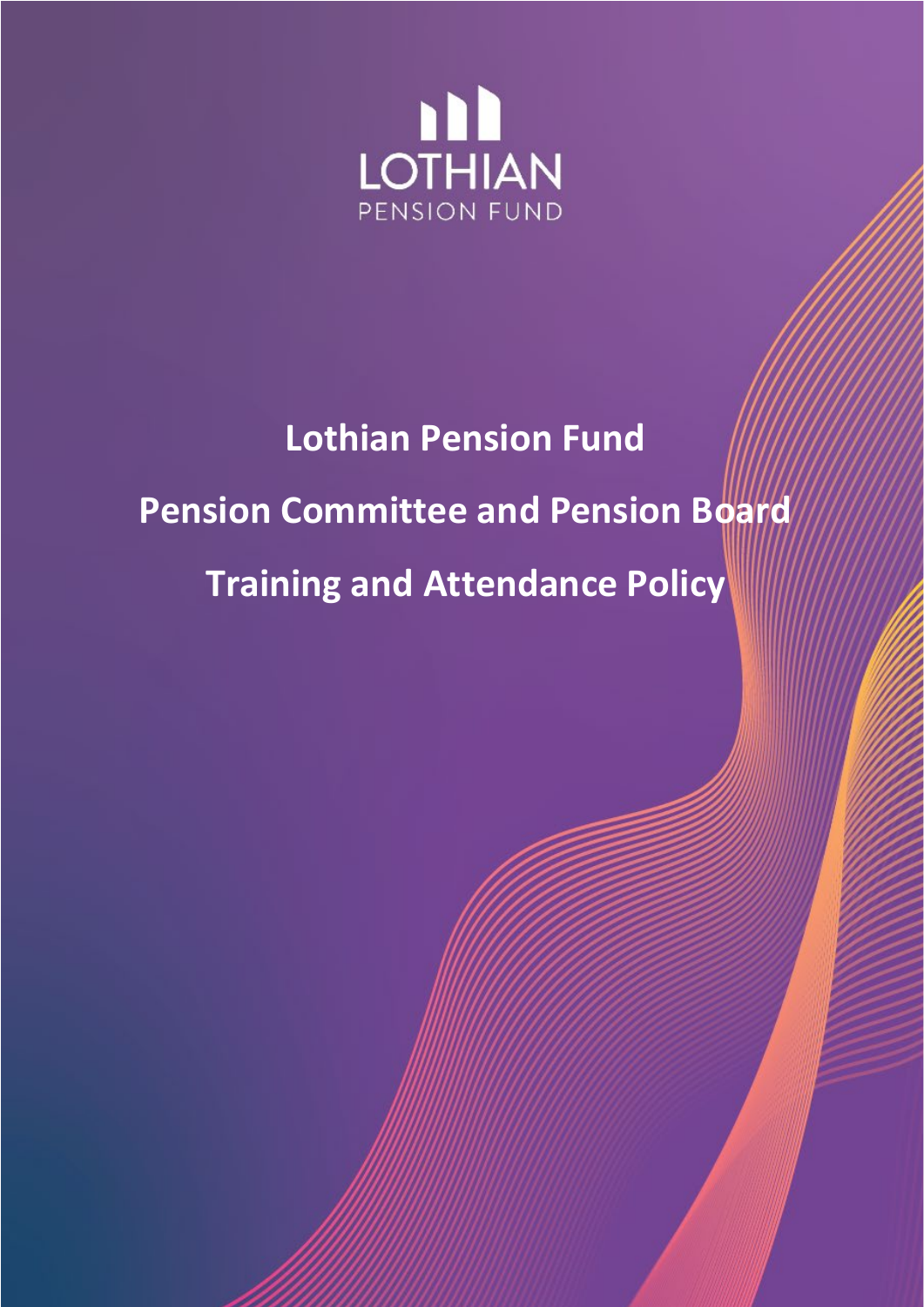

# **INTRODUCTION**

**Pensions Committee:** The City of Edinburgh Council ("**CEC**" or "**Scheme Manager**") operates a Pensions Committee (the "**Pensions Committee**") for the purposes of facilitating the administration of the Lothian Pension Fund, the Lothian Buses Pension Fund, the Scottish Homes Pension Fund and any other Local Government Pension Scheme that it may administer from time to time (the "**Funds**"). Members of the Pensions Committee owe an independent fiduciary duty to the members and employer bodies in the Funds and the taxpayer. Such members are therefore required to carry out appropriate levels of training to ensure they have the requisite knowledge and understanding to properly perform their role.

**Pension Board**: The Scheme Manager is also required to establish and maintain a Pension Board (the "**Pension Board**"), for the purposes of assisting with the ongoing compliance of the Funds. The Pension Board is constituted under the provisions of the Local Government Pension Scheme (Governance) (Scotland) Regulations 2015 (the "**2015 Regulations**") and the Public Service Pensions Act 2013. Members of the Pension Board should also receive the requisite training and development to enable them to properly perform their compliance role.

This policy sets out the requirements and practicalities for the training of members of both the Pensions Committee and the Pension Board. It also provides some further detail in relation to the attendance requirements for members of the Pension Board and in relation to the reimbursement of expenses.

# **1. Training of the Pensions Committee and Pension Board Members**

- 1.1 New members of the Pensions Committee and/or Pension Board must attend an induction course by the Scheme Manager before taking up their role. This course will provide an overview of the structure and operation of the Funds and insight into the roles and responsibilities of the members on their respective body. The purpose of this training is to allow the Pensions Committee members to consider and decide on all matters relating to the Funds, involving complex investment and pension matters, and to enable Pension Board members to assist the Pensions Committee in providing input on the compliance implications associated with such matters.
- 1.2 Members of the Pensions Committee and Pension Board will also be required to undertake no less than three days (21 hours) of training in each financial year. This training obligation will be met through the following:
	- Internal training events designed specifically for this purpose and to cover a range of pension administration and investment matters
	- External events for Funds' stakeholders, such as the annual employer seminar and finance briefing
	- Seminars and conferences offered by industry wide bodies, such as the LAPFF, LGC and PLSA.
	- Seminars and training events offered by the Fund's external professional advisers, investment managers and other service providers.
	- Online training, including that provided by the Pensions Regulator (e.g. the Pensions Trustee and Public Service Schemes/Toolkits) from time to time.
	- Other training deemed appropriate by the Scheme Manager from time to time.

Lothian Pension Fund – Pension Committee and Board Training and Attendance Policy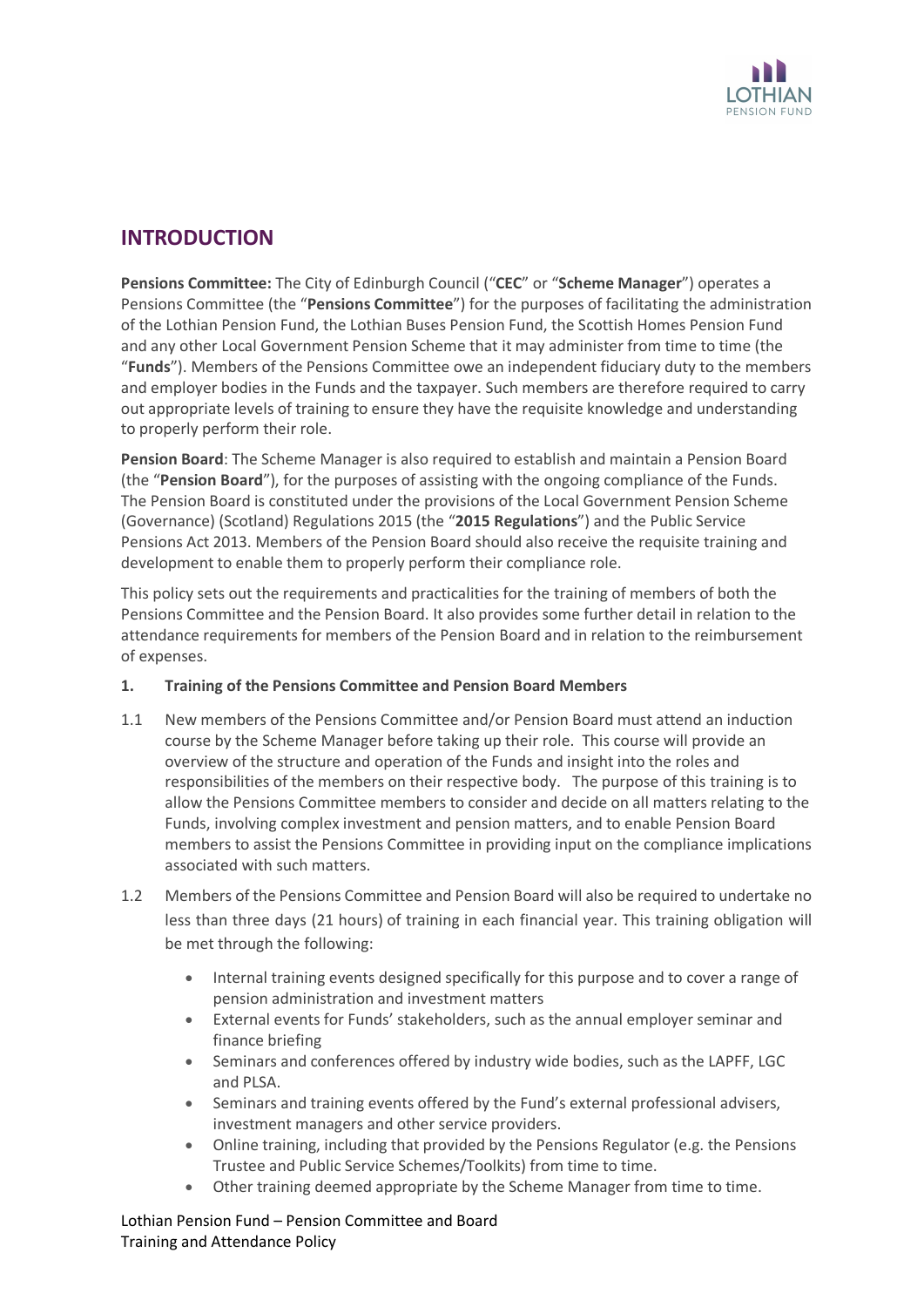

- 1.3 In designing a programme of training for the members of the Pensions Committee and the Pension Board the Scheme Manager will have regard to the Pensions Regulator's codes of practice and guidelines, the CIPFA Guidelines on the Principles for Investment Decision Making in the Local Government Pension Scheme and the CIPFA Knowledge and Skills Framework issued from time to time.
- 1.4 Members of the Pension Board may be required to attend further specific training which will focus on any regulatory, legislative or other technical updates which they should be aware of in the performance of their compliance role.

## **2. Training of the Secretaries of the Pension Board**

2.1 Any joint secretary of the Pension Board appointed by the trade unions pursuant to the Constitution must also attend an induction course which provides an overview of the structure and operation of the Funds by the Scheme Manager and focuses on any key matters associated with the ongoing governance and administration of the Funds.

### **3. Attendance of the Pension Board**

3.1 Section 2.2 (b) of the constitution of the Pension Board (the "Constitution") requires members of the Pension Board to make all reasonable efforts to regularly attend the meetings of the Pension Board. To provide further clarity, and pursuant to section 2.2(d) of the Constitution, the Scheme Manager requires that members of the Pension Board must attend a minimum of two out of the four quarterly meetings of the Pension Board which will be held concurrently with the quarterly meetings of the Pensions Committee. In addition, members of the Pension Board should use all reasonable efforts to attend any meetings of the Pension Board held out-with the main cycle of quarterly meetings and, in any event, shall not miss any more than two such additional meetings in any financial year.

### **4. Monitoring and Reporting**

- 4.1 Each member of the Pensions Committee and Pension Board will inform the Scheme Manager of relevant training attended from time to time.
- 4.2 A report will be submitted to the Pensions Committee annually highlighting the training and attendance of each member of the Pensions Committee and Pension Board.
- 4.3 Where the Scheme Manager has a concern that a member of the Pension Board is not complying with the requisite training or attendance requirements it may serve a notice on the Pension Board, pursuant to section 2.3 of the Constitution, requiring the Pension Board to remove that member and seek to appoint a replacement. The Pension Board shall be given reasonable opportunity to review the circumstances and, where appropriate, liaise with the Scheme Manager with a view to demonstrating that such member will be able to continue to properly perform the functions required of a member of the Pension Board and request that the Scheme Manager withdraw the notice. Any decision to withdraw such notice will be made by the Scheme Manager at its sole discretion.
- 4.4 This training policy will be reviewed on an ongoing basis by the Scheme Manager.

### **5. Reimbursement of expenses**

5.1 All reasonable expenses properly incurred by members of the Pensions Committee, appointed pursuant to the Nominations and Appointments Policy, and the Pension Board

Lothian Pension Fund – Pension Committee and Board Training and Attendance Policy